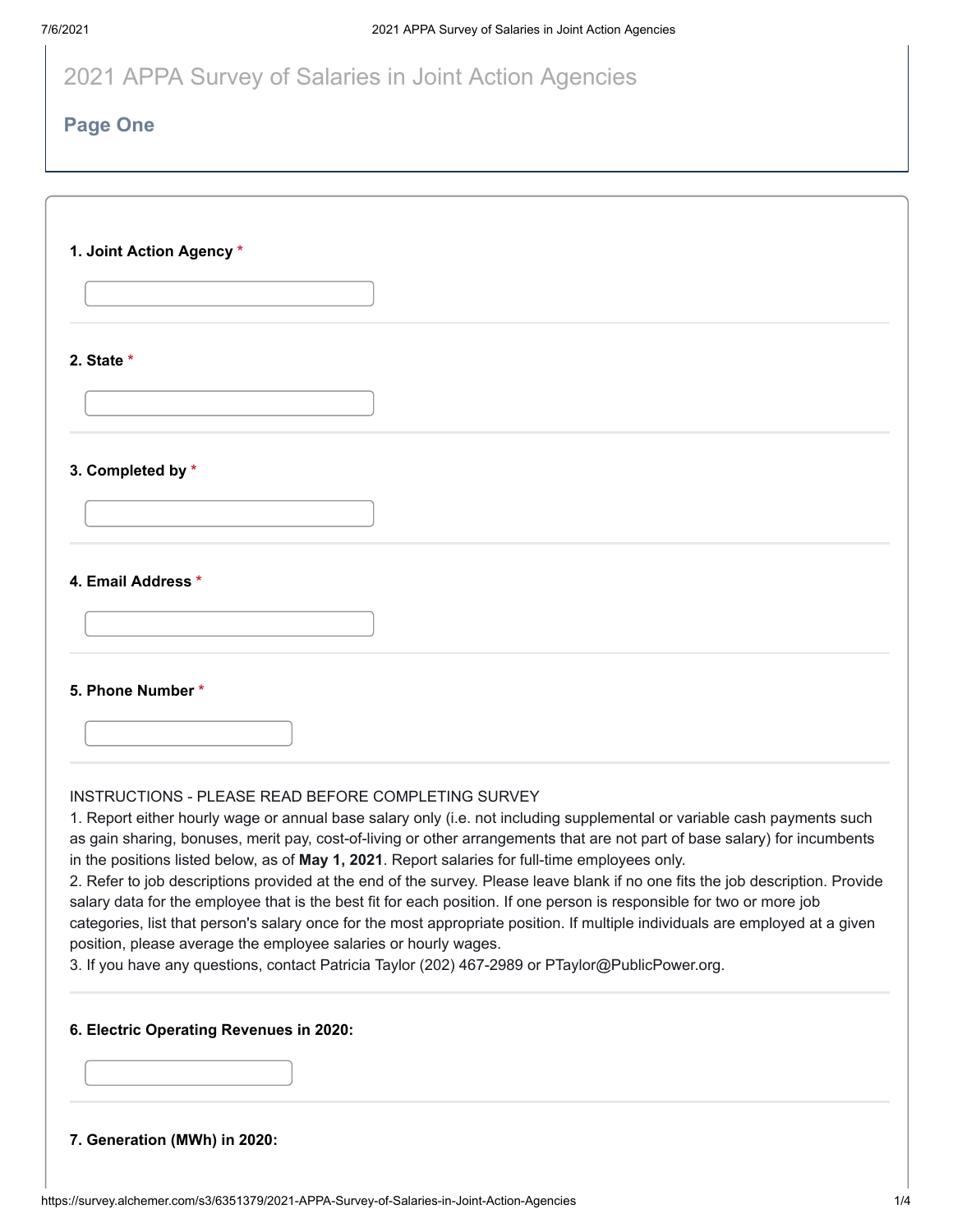## **8. Please Provide annual base salary or hourly wage data for the individual that is the best fit for the following positions. If there is no employee at a given position, please leave blank. Do not provide ranges.**

|                                    | Annual Base Salary or Hourly Wage |
|------------------------------------|-----------------------------------|
| General Manager                    |                                   |
| Assistant General Manager          |                                   |
| <b>Chief Engineer</b>              |                                   |
| Engineer I                         |                                   |
| Engineer II                        |                                   |
| Engineer III                       |                                   |
| Director of Suppy/Demand Planning  |                                   |
| <b>Steam Plant Superintendent</b>  |                                   |
| <b>Supervisory Engineer</b>        |                                   |
| <b>Chief Financial Officer</b>     |                                   |
| <b>Chief Accountant</b>            |                                   |
| Accountant I                       |                                   |
| <b>Accountant II</b>               |                                   |
| <b>Accountant III</b>              |                                   |
| <b>Human Resources Director</b>    |                                   |
| Information Systems Manager        |                                   |
| <b>Communications Director</b>     |                                   |
| <b>Energy Services Director</b>    |                                   |
| <b>General Counsel</b>             |                                   |
| <b>Load Forecaster</b>             |                                   |
| Power System Operator              |                                   |
| <b>Safety Director</b>             |                                   |
| <b>Director of Member Services</b> |                                   |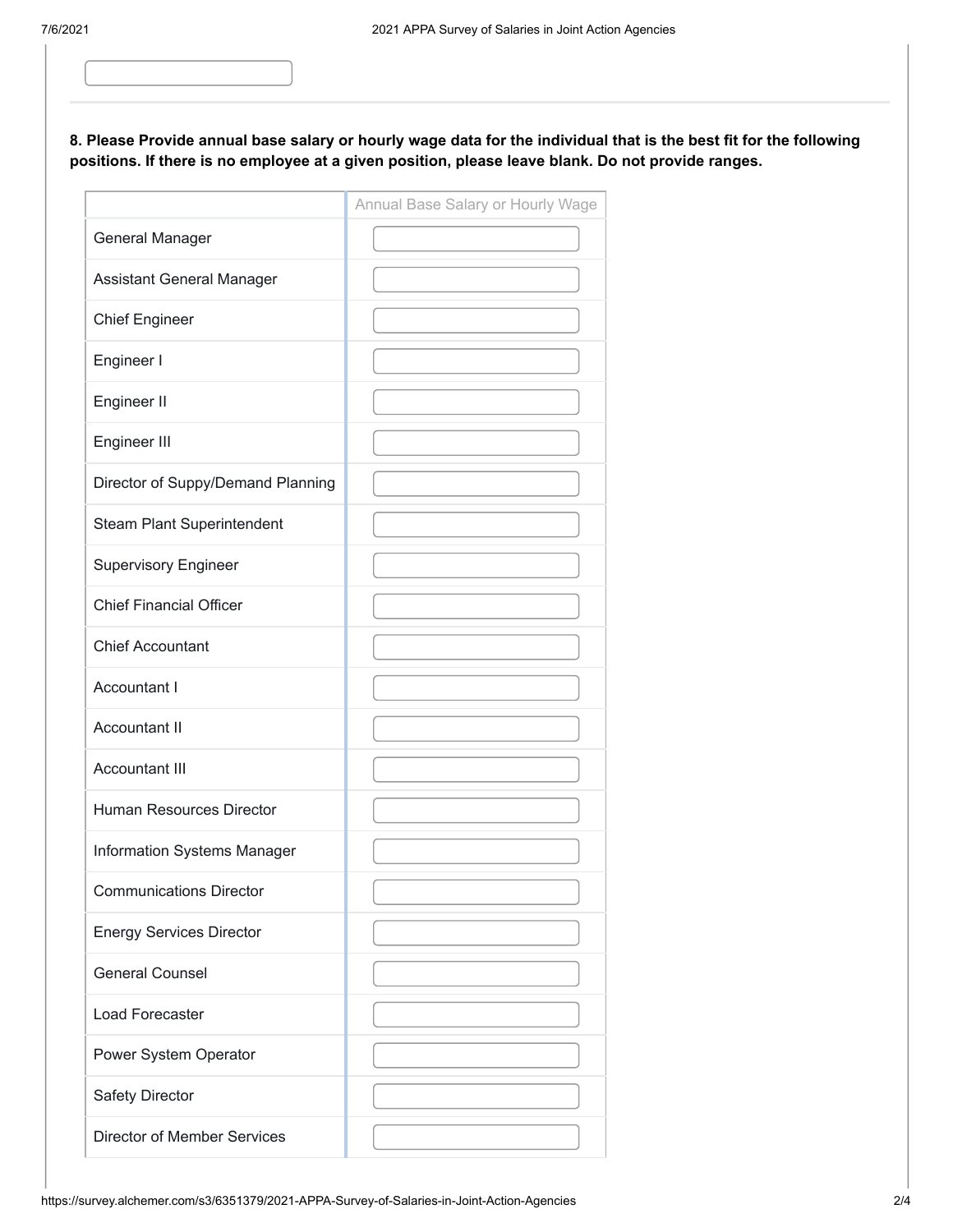|                                       | Annual Base Salary or Hourly Wage |
|---------------------------------------|-----------------------------------|
| <b>Energy Services Representative</b> |                                   |
| Scheduler                             |                                   |
| Compliance Manager                    |                                   |
| Administrative Assistant              |                                   |
| <b>Executive Assistant</b>            |                                   |

## **JOB DESCRIPTIONS**

GENERAL MANAGER: Responsible for management, staffing, administration and operation of agency. Responsible for overall relations between governing boards, employees, customers, and the general public.

ASSISTANT GENERAL MANAGER: Reports to general manager. Second level management. In charge of utility in absence of chief executive.

CHIEF ENGINEER: Responsible for total engineering functions of the agency. Manages civil, mechanical and electrical engineering functions, drafting operations and survey crews. Depending upon complexity, duties may be restricted to power engineering functions only.

ENGINEER I, II, III: Under supervision of Chief Engineer. Rank from least senior (I) to most senior (III).

DIRECTOR OF SUPPLY/DEMAND PLANNING: Responsible for all facility planning, including generation,

interconnections, transmission, distribution, and other service facilities. Determines impact of demand-side management programs on system load and integrates with supply side plan to choose balanced resource plan. Estimates future resource costs.

STEAM PLANT SUPERINTENDENT: Responsible for directing and supervising the operation, maintenance, testing and security of the agency's steam generating plants. Supervises staff of operating, maintenance and clerical personnel through assistant superintendents, shift foremen and skilled operating personnel. Works with considerable independence as to plant operating details.

SUPERVISORY ENGINEER: Holds a degree in engineering. Responsible for professional engineering work involving a wide scope of assignments requiring seasoned judgment in making decisions of appreciable difficult. Supervises and directs an engineering division, such as distribution, line design, transmission planning, and civil engineering. Handles personnel problems of division. Prepares estimates, specifications, and designs. Supervises, plans and schedules work within division. Assumes responsibility for all work performed under his or her supervision.

CHIEF FINANCIAL OFFICER: Responsible for overall financial management of the agency. Directs financial policies and plans, accounting practices and fiscal controls. Responsible for preparation of financial statements. Assists in long and short-term strategic and financial planning. Maintains existing and establishes new relationships with banks and investment firms. Advises management regarding financial matters.

CHIEF ACCOUNTANT: Responsible for all accounting matters of the agency. Manages general accounting, payroll, accounts payable, cost and property accounting functions.

ACCOUNTANT I, II, III: Under supervision of Chief Account. Rank from least senior (I) to most senior (III).

HUMAN RESOURCES DIRECTOR: Responsible for all personnel functions of the agency. Directs and manages employment, wage and salary, training, safety, employee development, and labor relations functions.

INFORMATION SYSTEMS MANAGER: Plans, coordinates and supervises data processing, analysis and operations. Identifies improved and new systems. Evaluates and purchases hardware and software.

COMMUNICATIONS DIRECTOR: Responsible for internal and external communications of agency. Directs information programs for public, media, government and employees. Coordinates agency's publications.

ENERGY SERVICES DIRECTOR: Plans, implements and evaluates all demand-side management programs. Conducts economic analysis to determine most cost effective programs.

GENERAL COUNSEL: Holds a law degree. Full-time staff member. Responsible for legal affairs of agency including contracts, negotiations, interpretations of and compliance with legislation, and internal and other legal matters. LOAD FORECASTER: Responsible for the development and implementation of load forecasting methodologies. Designs and conducts load research programs and maintains required databases.